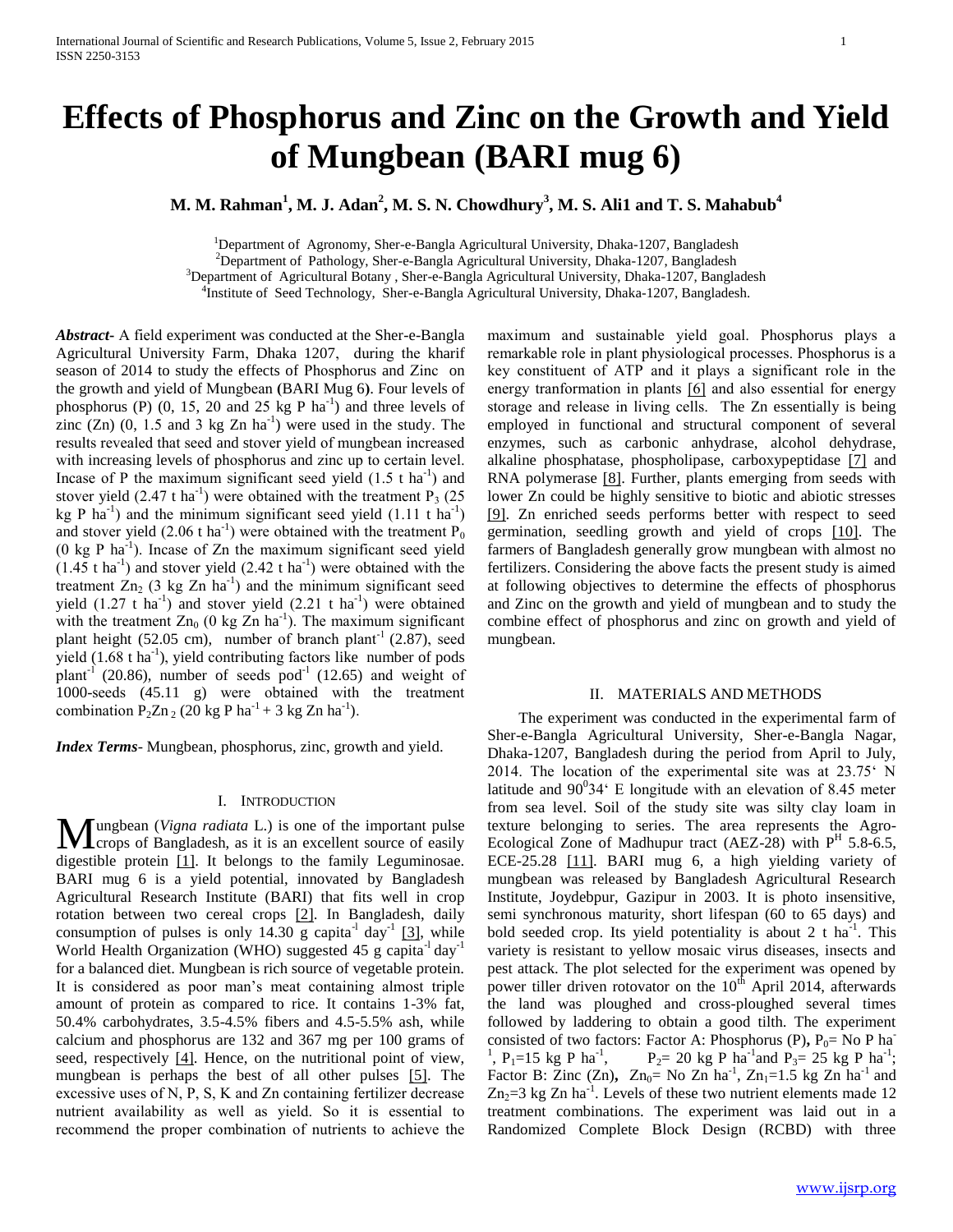replications. The total number of plots was 36, each measuring 2.5 m x 2 m. Recommended blanket doses of N, K and Sulphur (20 kg N from urea, 30 kg K from MoP and 15 kg S  $ha^{-1}$  from Gypsum, respectively) were applied. The whole amounts of MoP, Gypsum and half of total Urea fertilizer were applied as basal dose during final land preparation. The rest of the urea fertilizer was applied after 28 days of seed sowing. The required amounts of P (from TSP) and Zn (from Zinc oxide) were applied at a time as per treatment combination after field layout of the experiment and were mixed properly through hand spading. Mungbean seeds were sown on  $18<sup>th</sup>$  April 2014 in lines following the recommended line to line distance of 30 cm and plant to plant distance of 10 cm. Various intercultural operations such as thinning of plants, weeding and spraying of insecticides were accomplished whenever required to keep the plants healthy and the field weed free. The crop was harvested at maturity on  $18<sup>th</sup>$ June 2014. The harvested crop of each plot was bundled separately. Ten (10) plants from each plot were selected as random and were tagged for the data collection. Data were collected at harvesting stage. The collected data were analyzed with the help of MSTAT-C program and mean values of all the parameters were adjusted by Duncan's Multiple Range Test (DMRT) at 5% level of probability [12].

# III. RESULTS AND DISCUSSION

# **Effect of phosphorus on growth and yield of Mungbean**

Mungbean plants showed significant variation in respect of plant height, number of branches plant<sup>-1</sup>, number of pods plant<sup>-1</sup>, number of seeds pod<sup>-1</sup>, Pod length, weight of 1000-seeds, seed yield (t ha<sup>-1</sup>) and stover yield (t ha<sup>-1</sup>) when phosphorus in different doses were applied (Table 1).

 **Plant height, number of branches plant-1 , number of pods plant-1 , number of seeds pod-1 :** Plant height, number of branches plant<sup>-1</sup>, number of pods plant<sup>-1</sup>, number of seeds pod<sup>-1</sup>, Pod length and weight of 1000-seeds were increased with P levels from  $0-20$  kg ha<sup>-1</sup> then declined. The highest plant height  $(51.09 \text{ cm})$ , number of branches plant<sup>-1</sup>  $(2.62)$ , number of pods plant<sup>-1</sup> (19.36) and number of seeds pod<sup>-1</sup> (11.73) were obtained with 20 kg P  $ha^{-1}$ . On the other hand, the lowest plant height  $(42.24 \text{ cm})$ , number of branches plant<sup>-1</sup>  $(1.65)$ , number of pods plant<sup>-1</sup> (14.70) and number of seeds pod<sup>-1</sup> (9.40) were observed in the  $P_0$  treatment where no phosphorus was applied. The result is agreed with the findings of Kumar *et al*. [13].

 **Pod length and weight of 1000-seeds:** Pod length and weight of 1000-seeds as affected by different doses of phosphorus showed a statistically significant variation. Among the different doses of P the highest pod length (9.46cm) and weight of 1000-seeds (43.43 g) was observed in  $P_2$  (20 kg P ha<sup>-1</sup>). The lowest pod length (6.79 cm) and weight of 1000-seeds (40.00 g) were recorded in the  $P_0$  treatment where no phosphorus was applied. The result is agreed with the findings of Kumar *et al*. [13] who observed significant increase in pod length, number of grains pod<sup>-1</sup>, weight of 1000-seeds, seed yield, and stover yield of mungbean due to the application of increasing level of P fertilizer.

 **Seed yield and stover yield:** Significant variation was observed on the seed yield and stover yield of mungbean when different doses of P were applied (Table 1). The highest seed yield  $(1.50 \text{ t} \text{ ha}^{-1})$  was recorded in P<sub>2</sub> (20 kg P ha<sup>-1</sup>) but the highest stover yield  $(2.47 \text{ t ha}^{-1})$  was recorded in P<sub>3</sub> (30 kg P ha<sup>-1</sup>) treatment. The lowest seed yield  $(1.11 \text{ t ha}^{-1})$  and stover yield  $(2.06 \text{ t} \text{ ha}^{-1})$  of mungbean was recorded in the  $P_0$  treatment where no P was applied. There was no significant difference between  $P_2$ and  $P_3$  treatments. The result is agreed with the findings of Oad *et al*. [14] who observed significant increase in grain yield, and straw yield of mungbean due to the application of 100 kg P fertilizer.

| Levels of P<br>$(kg ha^{-1})$ | Plant<br>height<br>(cm) | No.<br>of<br>branches<br>$plan-1$ | No.<br>of<br>pods<br>$plant^{-1}$ | No.<br>οf<br>seeds<br>$pod^{-1}$ | Pod<br>length<br>(cm) | Weight<br>of 1000-<br>seeds<br>(gm) | Seed<br>vield<br>$(t \, ha^{-1})$ | Stover<br>yield<br>$(t \text{ ha}^{-1})$ |
|-------------------------------|-------------------------|-----------------------------------|-----------------------------------|----------------------------------|-----------------------|-------------------------------------|-----------------------------------|------------------------------------------|
| $P_0$                         | 42.24d                  | 1.65d                             | 14.70c                            | 9.40c                            | 6.79d                 | 40.00c                              | 1.11c                             | 2.06c                                    |
| $P_1$                         | 46.50c                  | 2.21c                             | 16.90 <sub>b</sub>                | 10.48 <sub>b</sub>               | 7.59c                 | 41.89 <sub>b</sub>                  | 1.29 <sub>b</sub>                 | 2.23 <sub>b</sub>                        |
| P <sub>2</sub>                | 51.09 a                 | 2.62a                             | 19.36 a                           | 11.73a                           | 9.46 a                | 43.43a                              | 1.50a                             | 2.46a                                    |
| $P_3$                         | 49.89 <sub>b</sub>      | 2.44 <sub>b</sub>                 | 17.63 h                           | 10.80 <sub>b</sub>               | 8.84 b                | $42.97$ ab                          | 1.50a                             | 2.47a                                    |
| LSD <sub>(0.05)</sub>         | 1.114                   | 0.0927                            | 0.9975                            | 0.696                            | 0.54                  | 1.18                                | 0.075                             | 0.075                                    |

**Table. 1 Effect of phosphorus on growth parameters**

 In a column figures having similar letter(s) do not differ significantly whereas figures with dissimilar letter(s) differ significantly.

## **Effect of zinc on growth and yield of Mungbean**

 Mungbean plants showed significant variation in respect of plant height, number of branches plant<sup>-1</sup>, number of pods plant<sup>-1</sup>, number of seeds  $pod^{-1}$ , pod length, weight of 1000-seeds, seed

yield and stover yield when zinc in different doses were applied (Table 2).

 **Plant height, number of branches plant-1 , number of pods plant-1 and number of seeds pod-1 :** Among the different fertilizer doses,  $Zn_2$  (3 kg  $Zn$  ha<sup>-1</sup>) showed the highest plant height (48.26 cm), number of branches plant<sup>-1</sup> (2.41), number of pods plant<sup>-1</sup> (18.30) and number of seeds pod<sup>-1</sup> (11.1). On the contrary, the lowest plant height (46.56 cm), number of branches plant<sup>-1</sup> (2.04), number of pods plant<sup>-1</sup> (16.12) and number of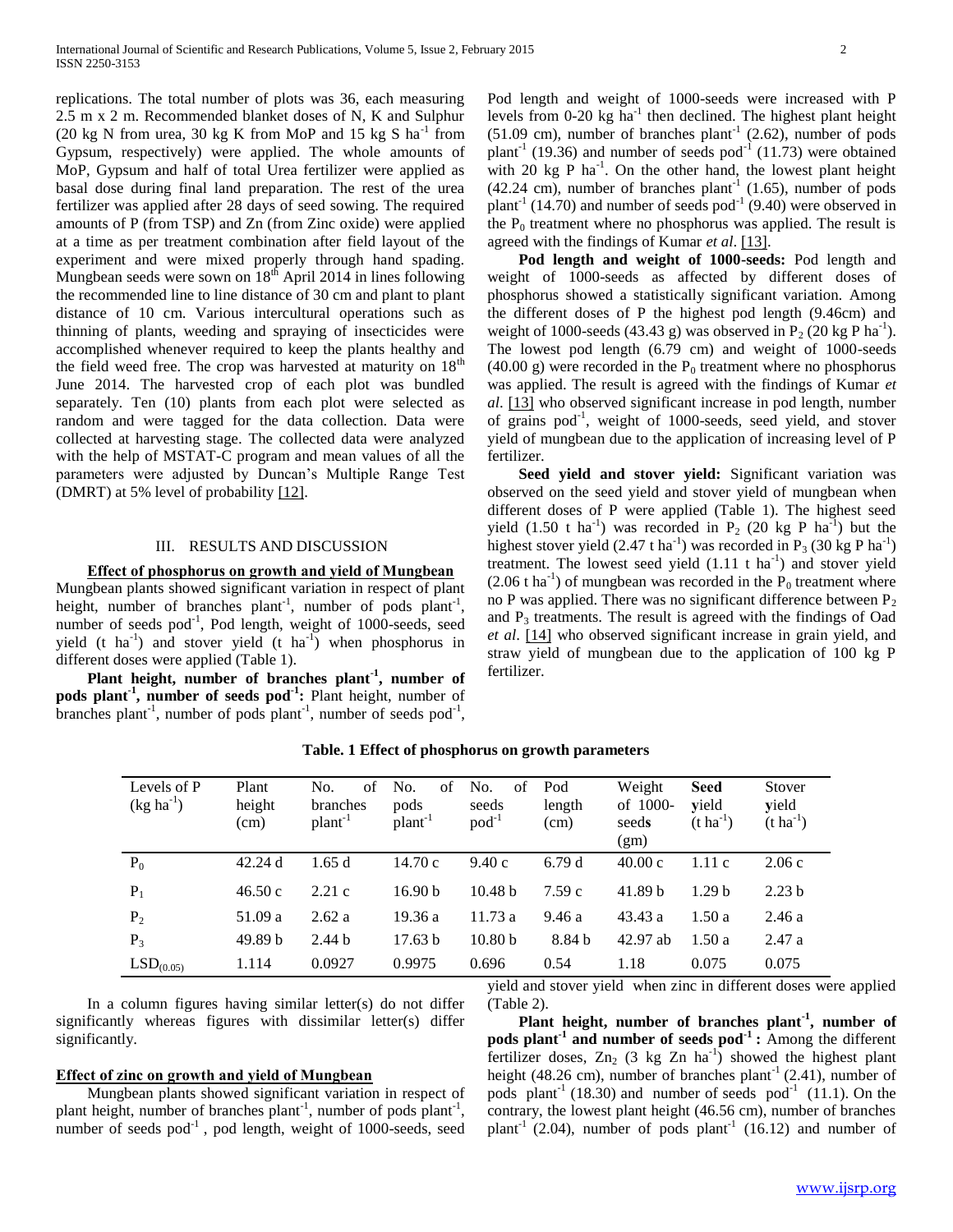seeds pod<sup>-1</sup> (9.94) was observed in the treatment where no sulphur was applied. Islam *et al*. [15] found significant increase in plant height, number of branches plant<sup>-1</sup>, number of pods plant<sup>-1</sup> 1 and number of seeds  $pod^{-1}$  of mungbean due to the application of 0.1% - 0.2% ZnO solution.

 **Pod length and weight of 1000-seeds:** Among the different Zn doses,  $Zn_2$  (3 kg Zn  $ha^{-1}$ ) showed the highest pod length (8.78) cm) and weight of 1000-seeds (43.23 g). On the other hand, the lowest pod length (7.50 cm) and weight of 1000-seeds (40.91 g) was recorded with  $Zn_0$  treatment where no  $Zn$  was applied. Islam

*et al*. [15] found significant increase in pod length of mungbean due to the application of 0.l% - 0.2% ZnO solution.

 **Seed yield and stover yield:** Among the different doses of Zn fertilizer,  $Zn_2$  (3 kg Zn ha<sup>-1</sup>) produced the highest seed yield  $(1.451 \text{ tha}^{-1})$  and stover yield  $(2.423 \text{ tha}^{-1})$  of mungbean. On the contrary, the lowest seed yield  $(1.27 \text{ t} \text{ ha}^{-1})$  and stover yield  $(2.218 \text{ t} \text{ ha}^{-1})$  of mungbean were found in  $Zn_0$  where no  $Zn$ fertilizer was applied. In case of stover yield  $Zn_0$  and  $Zn_1$  were statistically similar.

**Table 2 Effect of zinc on growth parameters**

| Levels of Zn<br>$(kg ha^{-1})$ | Plant<br>height<br>(cm) | No.<br>of<br>branches<br>$plan-1$ | No.<br>of<br>pods<br>$plan-1$ | No.<br>of<br>seeds<br>$pod^{-1}$ | Pod<br>length<br>(cm) | Weight<br>of 1000-<br>seeds<br>(gm) | <b>Seed</b><br>vield<br>$(t \, ha^{-1})$ | Stover<br>yield<br>$(t \text{ ha}^{-1})$ |
|--------------------------------|-------------------------|-----------------------------------|-------------------------------|----------------------------------|-----------------------|-------------------------------------|------------------------------------------|------------------------------------------|
| $Zn_0$                         | 46.56 b                 | 2.04c                             | 16.12 <sub>b</sub>            | 9.94 <sub>b</sub>                | 7.50c                 | 40.91 b                             | 1.27c                                    | 2.21 <sub>b</sub>                        |
| $Zn_1$                         | 47.46 ab                | 2.24 <sub>b</sub>                 | 17.02 h                       | 10.7a                            | 8.23 <sub>b</sub>     | $42.06$ ab                          | 1.34 <sub>b</sub>                        | 2.28 <sub>b</sub>                        |
| Zn <sub>2</sub>                | 48.26a                  | 2.41a                             | 18.30a                        | 11.1 a                           | 8.78 a                | 43.23a                              | 1.45a                                    | 2.42a                                    |
| LSD <sub>(0.05)</sub>          | 1.11                    | 0.09                              | 0.99                          | 0.69                             | 0.54                  | 1.18                                | 0.07                                     | 0.07                                     |

In a column figures having similar letter(s) do not differ significantly whereas figures with dissimilar letter(s) differ significantly.

# **Interaction effects of phosphorus and zinc on growth and yield of Mungbean**

 Combined application of different doses of phosphorus and zinc showed significant effect on the plant height, number of branches plant<sup>-1</sup>, number of pods plant<sup>-1</sup>, number of seeds pod<sup>-1</sup>, pod length, weight of 1000-seeds, seed yield and stover yield of mungbean (Table 3).

 **Plant height, number of branches plant-1 , number of pods plant-1 and number of seeds pod-1 :** The lowest plant height (41.23 cm), number of branches plant<sup>-1</sup> (1.54), number of pods plant<sup>-1</sup> (14.05) and number of seeds pod<sup>-1</sup> (8.71) were observed in the treatment combination of  $P_0Zn_0$  (No phosphorus and No zinc). On the other hand the highest plant height (52.05 cm), number of branches plant<sup>-1</sup> (2.87), number of pods plant<sup>-1</sup>  $(20.86)$  and number of seeds pod<sup>-1</sup>  $(12.65)$  were recorded with  $P_2Zn_2$  (20 kg P ha<sup>-1</sup> + 3 kg Zn ha<sup>-1</sup>) treatment combination (Table 3). Ahmed *et al*. [16] found significant increase in plant height, number of branches plant<sup>-1</sup>, number of pods plant<sup>-1</sup> and number of seeds  $pod^{-1}$  of mungbean due to the application of increasing level of P and Zn.

 **Pod length and weight of 1000-seed**s: The highest pod length (10.55 cm) and weight of 1000-seeds (45.11g) were recorded in P<sub>2</sub>Zn<sub>2</sub> (20 kg P ha<sup>-1</sup>+ 3 kg Zn ha<sup>-1</sup>) treatment combination. On the other hand, the lowest pod length (6.42 cm) and weight of 1000-seeds (38.96g) were found in  $P_0Zn_0$  (Table 3). Singh *et al.* [17] found significant increase in pod length and weight of 1000-seeds of mungbean due to the application of increasing level of P fertilizer.

 **Seed yield and stover yield:** The highest seed yield (1.683 t ha<sup>-1</sup>) and stover yield  $(2.657 \text{ t ha}^{-1})$  of mungbean were recorded with the treatment combination of  $P_2Zn_2$  (20 kg P ha<sup>-1</sup> + 3 kg Zn ha<sup>-1</sup>). On the other hand the lowest seed yield  $(1.08 \text{ t ha}^{-1})$  and stover yield (2.003 t ha<sup>-1</sup>) of mungbean were found in  $P_0Zn_0$  (No P and No Zn) and  $P_0Zn_1$  (No P and 1.5 kg Zn) treatment combinations, respectively (Table 3). Singh and Bajpai [18] found that P and Zn significantly improved the grain as well as stover yields of chickpea.

| Table 3. Interaction effect of phosphorus and zinc on growth parameters |  |  |  |  |  |  |  |
|-------------------------------------------------------------------------|--|--|--|--|--|--|--|
|-------------------------------------------------------------------------|--|--|--|--|--|--|--|

| Interaction | Plant   | of<br>No.           | No.<br>of           | No.<br>of   | Pod       | Weight of          | <b>Seed</b>       | Stover                |
|-------------|---------|---------------------|---------------------|-------------|-----------|--------------------|-------------------|-----------------------|
| of          | height  | branches            | pods                | seeds       | length    | 1000-seed          | yield             | yield                 |
| P and Zn    | (cm)    | plant <sup>-1</sup> | plant <sup>-1</sup> | $pod^{-1}$  | (cm)      | (gm)               | $(t \, ha^{-1})$  | $(t \text{ ha}^{-1})$ |
| $P_0 Zn_0$  | 41.23 h | 1.54i               | 14.05 g             | 8.71f       | $6.42$ g  | 38.96 g            | 1.08 <sub>g</sub> | $2.07$ gh             |
| $P_0Zn_1$   | 42.14h  | 1.59i               | $14.64$ fg          | $9.29$ ef   | $6.86$ fg | $39.52$ fg         | $1.12$ g          | 2.00 <sub>h</sub>     |
| $P_0Zn_2$   | 43.34 g | 1.83h               | 15.41 f             | $10.19$ cd  | 7.11 f    | 41.51 de           | $1.15$ fg         | $2.13$ fg             |
| $P_1Zn_0$   | 45.13 f | 2.04 g              | 15.57 f             | 9.94 de     | 7.26f     | $40.67$ ef         | 1.20 f            | $2.14$ fg             |
| $P_1Zn_1$   | 46.26 e | 2.24f               | 16.62 e             | $10.66b-d$  | 7.27f     | 41.88 c-e          | 1.29 <sub>e</sub> | 2.17f                 |
| $P_1Zn_2$   | 48.13 d | $2.36$ de           | 18.51 bc            | $10.82$ bc  | 8.26e     | 43.12 bc           | 1.39d             | $2.37$ de             |
| $P_2 Zn_0$  | 49.95c  | 2.30 <sub>ef</sub>  | 17.84 cd            | $10.56$ b-d | 7.92e     | $42.00 \text{ cd}$ | 1.38d             | 2.30e                 |